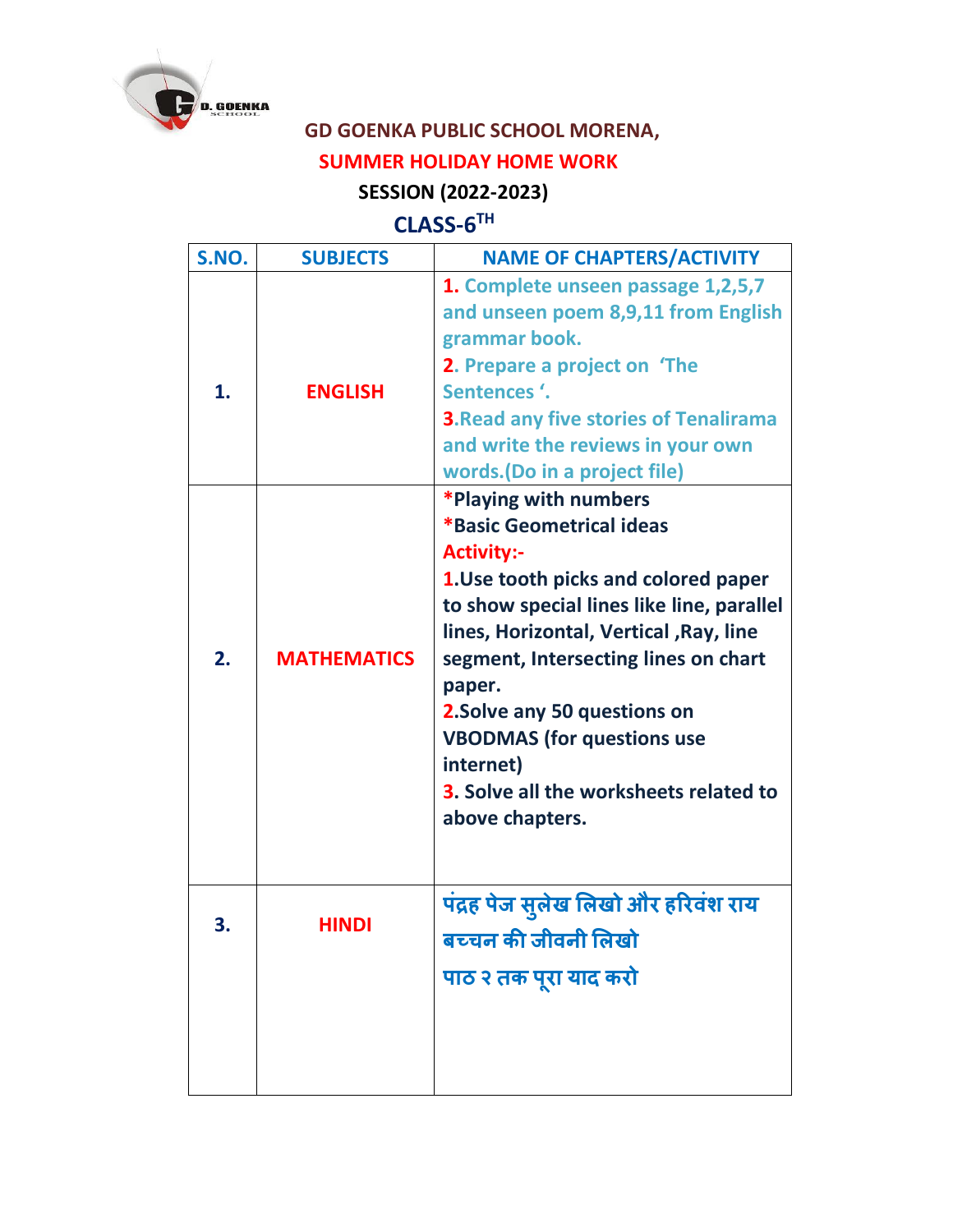| 4. | <b>SCIENCE</b>        | <b>Learn And write Chapter 1 sources</b><br>of food with exercise<br><b>Research Project:-</b><br><b>Find out about the main food</b><br>items eaten by people in different<br>reasons of India prepare a state<br>wise list try to get pictures paste<br>the list or pictures on the respective<br><b>States on a large map of India</b> |
|----|-----------------------|-------------------------------------------------------------------------------------------------------------------------------------------------------------------------------------------------------------------------------------------------------------------------------------------------------------------------------------------|
| 5. | <b>SOCIAL SCIENCE</b> | 1. Draw solar system with<br>accurate marking and paste it<br>on your fair copy.<br>2. Draw India Map showing<br>accurate latitudes and<br>longitudes and states of India.<br>3. Write and learn state - union<br>territories - capitals of India<br>and paste it on your fair<br>notebook.                                               |
| 6. | <b>COMPUTER</b>       | 1. Define computer and its input and<br>output devices.<br>2. Define computer language and its<br>categories.<br><b>3. Define MS Excel and how to</b><br>calculate the sum of numbers.                                                                                                                                                    |
| 7. | <b>SANSKRIT</b>       | 1&L=hfyax] iqfYyax o uiqaldfyax ds<br>ikWp&ikWp 'kCn fyf[k,A fL=hfyax dks<br>xqykch jax Is iqfYyax dks gjs jax Is<br>rFkk uigaldfyax ds 'kCnksa dks uhys<br>jax Is fyf[k,A<br>2&ist ua0 31 iz'u la[;k&1 dk mRRkj<br>fyf[k,A<br>3&loZuke 'kCnksa ds iqfYyax]<br>L=hfyax] o uiqaldfyax 'kCnksa ds :lk                                       |